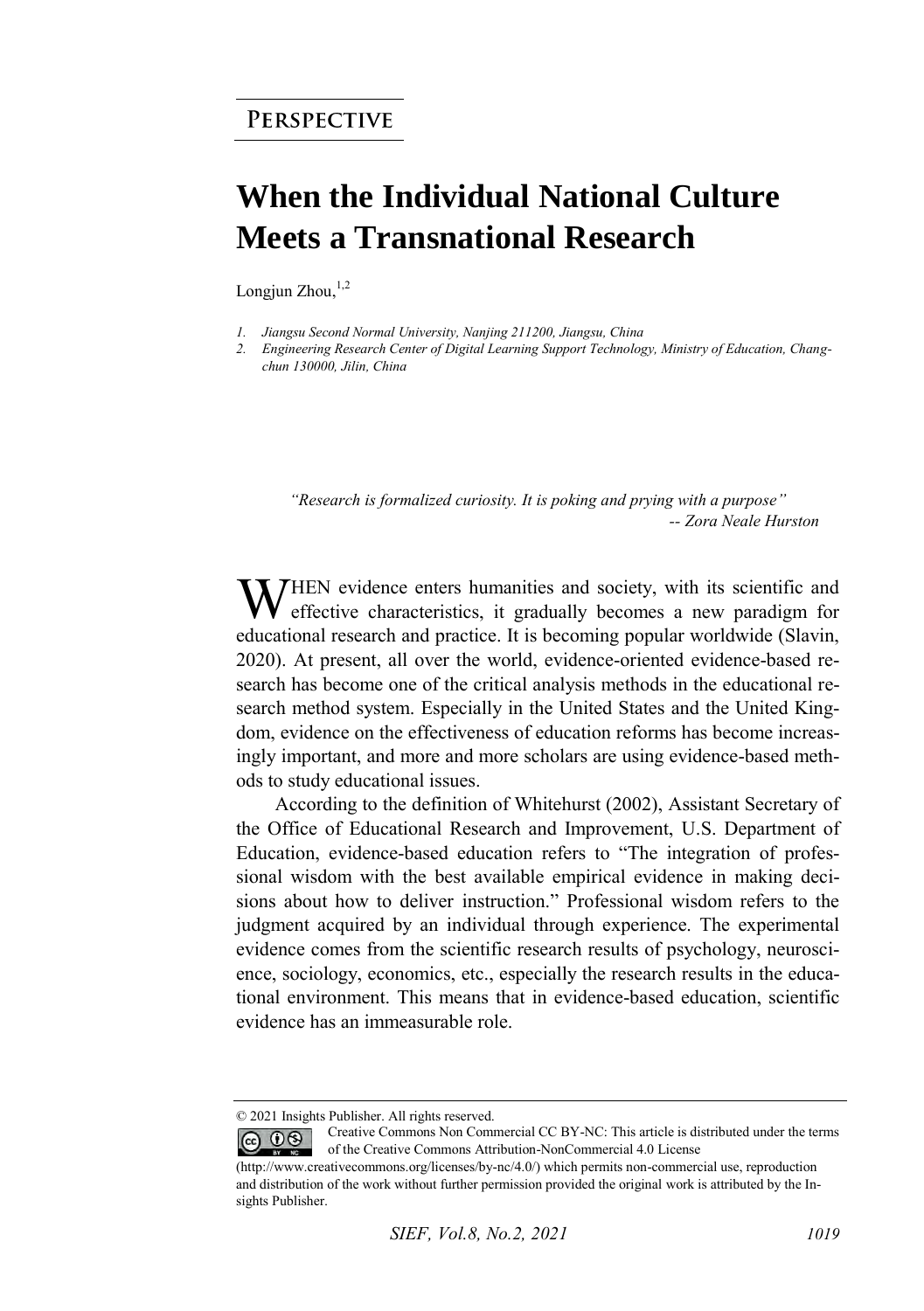The well-designed experiments, suitable experimental methods, and techniques advocated by evidence-based education emphasize logic, reasoning, and repeatability when analyzing data, making the research results of evidence-based education convincing. This has caused many researchers to pay more attention to the facts reflected in the data or evidence in the education reform when conducting educational experiments while ignoring the particular characteristics of education and eventually fell into the arrogance of evidence worship (Barends et al., 2014).

Education is a practice that revolves around people. It has mutual influence and interaction with political, economic, scientific and technological, and cultural factors (Davies, 1999). As Piaget (1988) said: "The public is not aware of the complexity of educational issues and does not know that pedagogy is a science comparable to other disciplines, and because of the complexity of various factors involved, This subject is even a complicated science."

In determining the evidence of educational intervention and educational practice, in addition to scientific characteristics and rigor, the appropriateness of the method is another crucial factor that education researchers must pay close attention to. In particular, the suitability of measurement tools is more critical. Only through scientific measurement tools and establishing a reasonable research norm can the essence of research be revealed.

In international comparative education research, using scientific measurement tools to conduct evidence-based research should arouse our attention. Due to the differences in cultural backgrounds, political systems, and concepts and habits of different countries, their perceptions of the same issue are diverse. This makes the answers of subjects in other countries to the same question not the same, which leads to differences in statistical results, and this difference cannot be used as compelling evidence for education evaluation. For example, in the assessment of collectivism, Westerners may give more negative comments, while Easterners may be more inclined to give positive responses (Yang, 2005).

Therefore, when doing transnational comparative research, we should localize measurement tools and conduct large-scale tests to establish a norm suitable for individual national research. Only by establishing measurement tools that are in line with the individual nation can it truly reflect the reality of education in the very individual country.

## **References**

Barends, E., Rousseau, D.M., & Briner, R.B. (2014). Evidence-Based Management, The Basic Principles. In Search of Evidence, Center for Evi